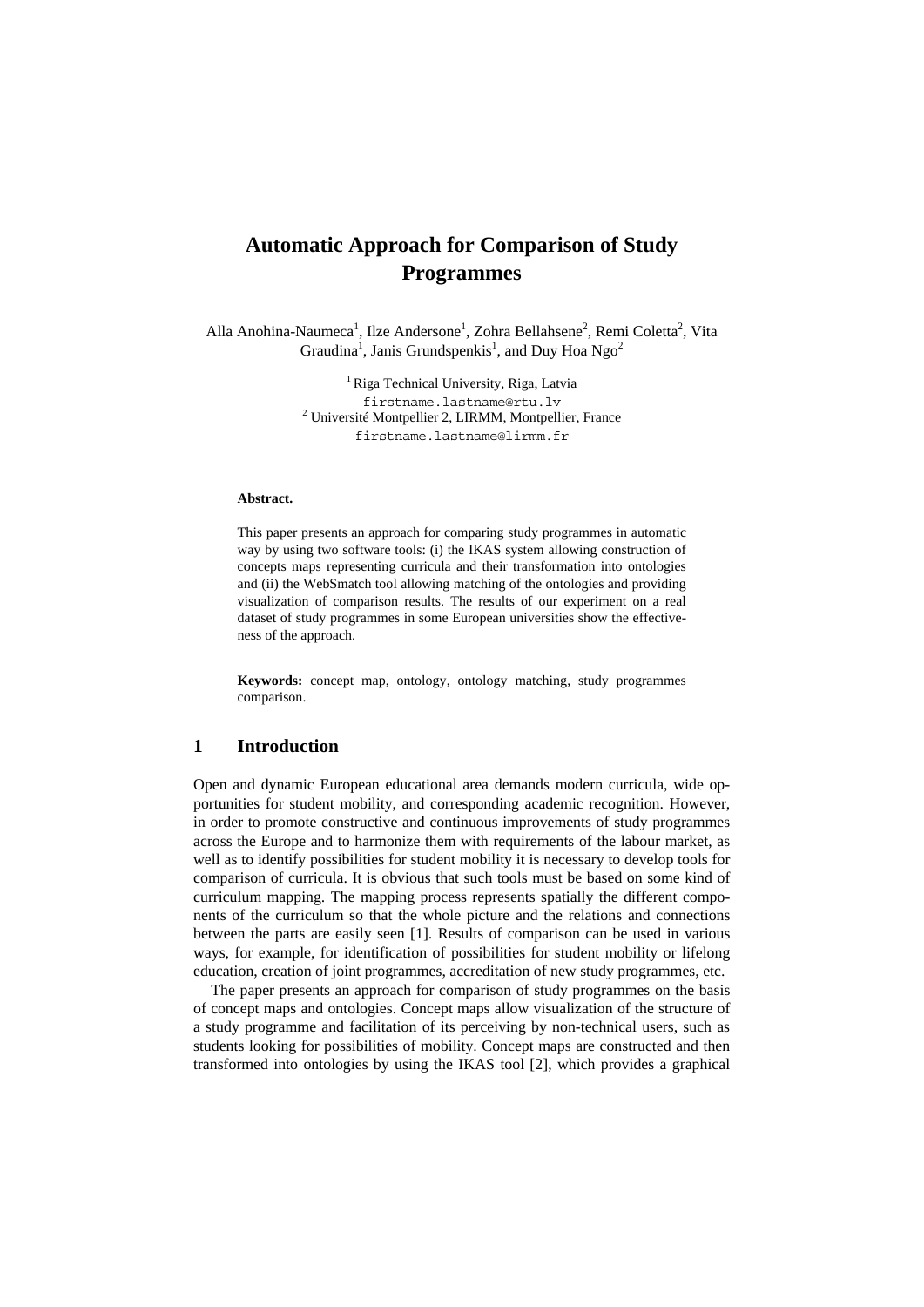interface for manipulation of concept maps. Ontologies are used as an input for the matching tool WebSmatch [3] which compares study programmes and displays results. The main contributions of this paper are: (i) representation of study programmes by means of concept maps; (ii) an algorithm for transformation of concept maps into ontologies; (iii) an approach for comparison of study programmes by matching of the corresponding ontologies and visualization of the results in the form of clusters.

The paper is organized as follows. Section 2 describes how to create a concept map for a study programme. Section 3 gives an overview of the approach and describes the techniques used for curricula matching. Results of matching are reported in Section 4. Related works are presented in Section 5. Finally, Section 6 contains the conclusion.

## **2 Concept Map Based Representation of Study Programmes**

Concept mapping is a pedagogical tool developed by Novak in 1970s [4] with the aim to facilitate student learning by presenting key concepts in a knowledge domain and relations between them in a graphical way. A concept map is a knowledge representation tool visualized by a graph consisting of finite, non-empty set of labelled nodes, which depict concepts, and finite, non-empty set of arcs (directed or undirected), which express relations between pairs of concepts. Linking phrases can specify kinds of relations between concepts. A proposition (concept-relation-concept triple) is a semantic unit of concept maps. It is a meaningful statement about some object or event in a problem domain [5]. Due to hierarchical nature of the structure of study programmes, the concept map of a curriculum can be divided into several levels:

- 1<sup>st</sup>-General level. It can consist at least of four main nodes. Three of them represent the name of the educational institution, the name of the structural unit implementing the study programme, and the title of the study programme. The last one labelled "Study programme" serves as a starting point for comparison process of two study programmes. Moreover, it is possible to add more nodes representing educational institutions or structural units if the study programme is joint by its nature;
- $2<sup>nd</sup>$ -Level of study years presents duration of the study programme;
- 3<sup>rd</sup>-Level of semesters displays incorporation of particular semesters into study years;
- $\bullet$  4<sup>th</sup>-Level of major field. Sometimes study programmes, after mastering of some general courses, allow students to choose a particular major field, for example, software design, computer networks, and so on. Each major field typically includes different study courses;
- $\bullet$  5<sup>th</sup>-Level of course groups presents grouping of courses on the basis of students' freedom degree to choose them for studying. Examples of groups are compulsory courses, free electives, restricted electives, and so on;
- $6<sup>th</sup>$ -Level of course titles displays particular courses included in the programme;
- $7<sup>th</sup>$ -Level of course topics presents specific topics forming a particular course;
- $\bullet$  8<sup>th</sup>-Level of concept maps of particular topics.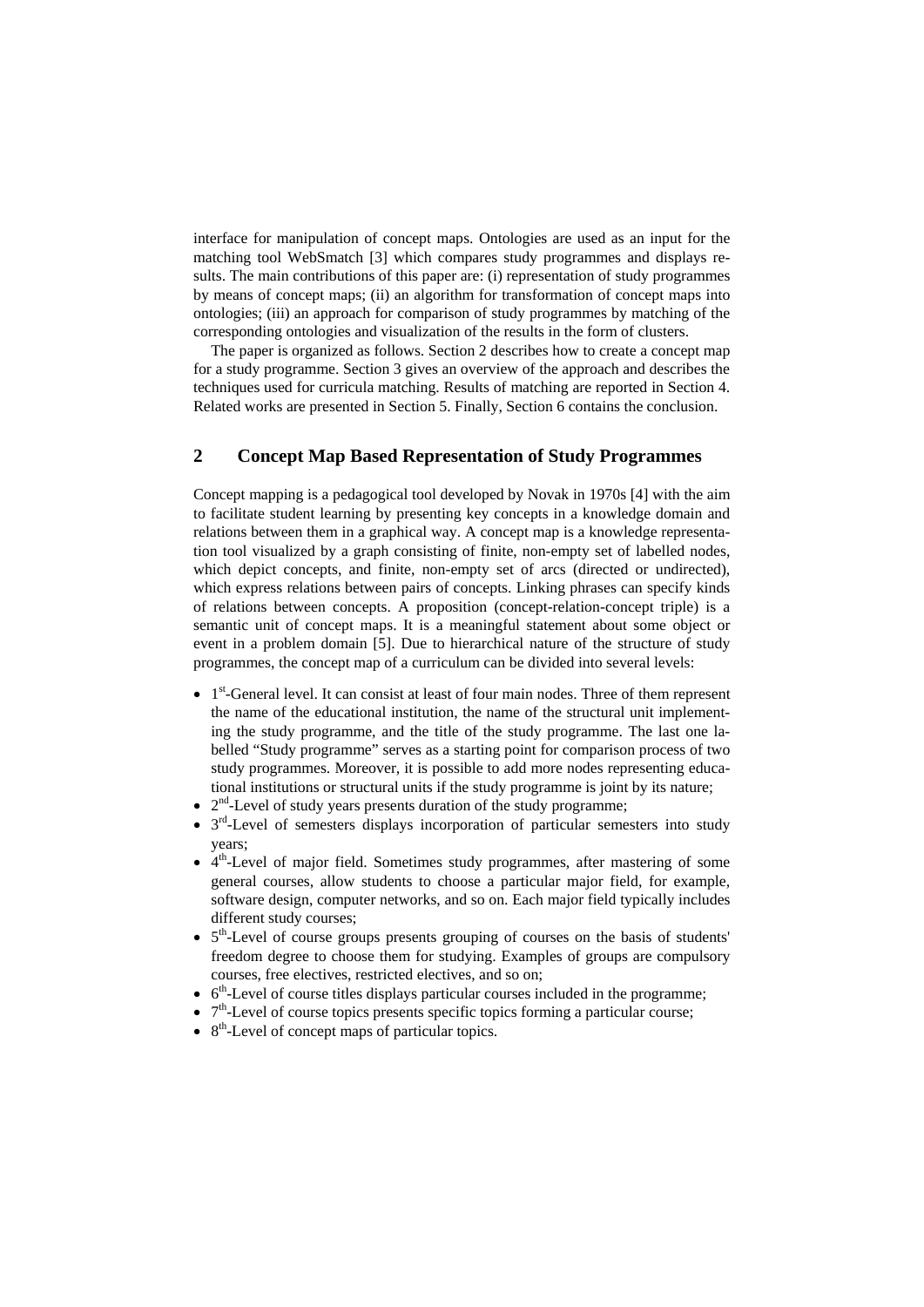The described structure of a concept map for a study programme is shown in Figure 1. Here, the macro map is provided by levels starting from the general level and finishing with the level of course topics. In their turn, concept maps of particular topics represent micro maps.

It is necessary to note that for presentation of a specific study programme some levels can be omitted if the description of the curriculum is not complete or some concepts are not applicable at all, for example, major field. In order to be able to perform comparison of curricula at least at a shallow level, three levels must be presented: general level, study years, and course titles.



**Fig. 1.** Structure of a concept map for a study programme

The main linking phrase for relations between nodes at different levels is "part of" representing integration of particular parts into a whole: topics into courses, courses into groups of courses. Unique is the linking phrase "title" between the node "Study programme" and the node displaying the title of the study programme and the linking phrase "is implemented by" between "Study programme" and "Unit". At the levels of course titles and topics, the linking phrase "is a prerequisite" can be added to relations to show that one course/topic must be learnt before the other one or, in other words, knowledge from one course/topic are essential for understanding of the other course/topic. At the eighth level, relations between nodes can be presented by any linking phrases because concepts of particular topics can be related in a variety of ways using not only standard linking phrases such as "is a", "part of", "has a value", but also any linguistic phrases.

### **3 Comparison of Study Programmes**

Figure 2 displays the proposed approach for comparison of study programmes using concept maps and ontologies. First of all, on the basis of the acquired descriptions of curricula, concept maps are constructed using the IKAS system [2]. The system provides a graphical interface for manipulation of concept maps. Secondly, using the same system, the concept maps are transformed into ontologies. After that, to perform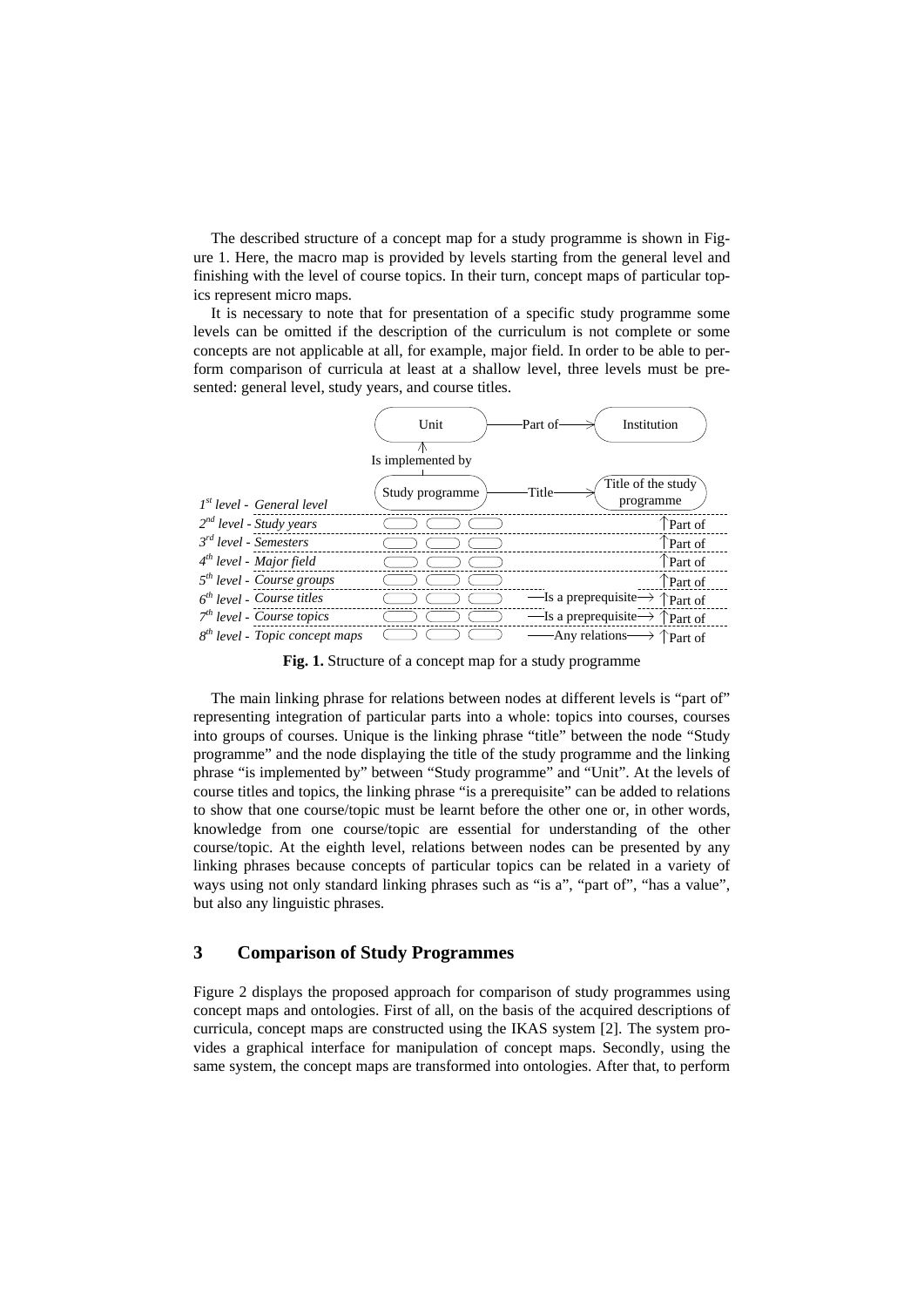the comparison or, in other words, the matching between the resulting ontologies and to acquire clustering view, the matching tool WebSmatch [3] is used.



**Fig. 2.** The approach for comparison of study programmes

#### **3.1 Transformation of Concept Maps into Ontologies**

Correspondence between elements of the concept map and main elements/entities of OWL ontology is shown in Figure 3. A concept in a concept map can correspond to a class, an instance, a data type property and its value in the OWL ontology depending on a linking phrase which specifies a relation between two concepts. The linguistic and "part of" linking phrases agree to the object property. The algorithm for transformation of a concept map into an ontology consists of seven steps [6] during which all elements of the concept map are handled to determine their correspondence to ontology elements. As a result, the appropriate ontology is constructed.



**Fig. 3.** Correspondence between a concept map and an ontology [6]

#### **3.2 Discovering Correspondences between Study Programmes**

Different techniques are used for discovering semantic mappings between ontologies representing study programmes. Each of them corresponds to an individual matcher that implements a single matching algorithm. Next, machine learning techniques are applied to combine individual matchers. Element- and structure-level approaches are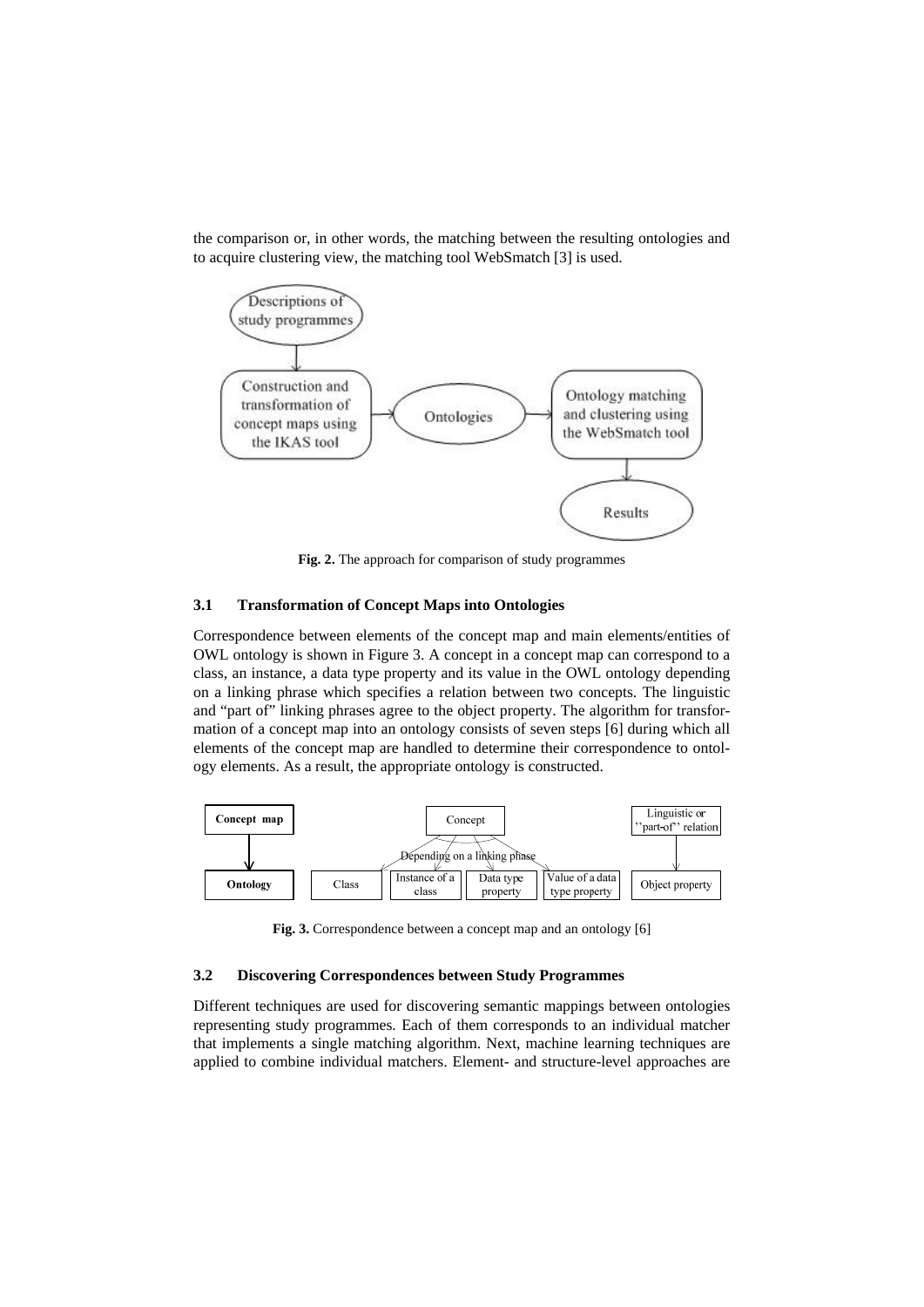distinguished. The element-level approaches exploit information used to describe entities such as ID, label, and description:

- For ID matching, string and linguistic metrics are utilized to calculate similarity score between two IDs;
- For label matching (chain of words separated by blank spaces), the WebSmatch includes several linguistic metrics;
- For description matching, a profile for each entity in the ontology is constructed by gathering descriptive information of its related entities. A profile is viewed as a vector of weights of terms. Similarity of two entities is calculated by cosine measure of two vectors corresponding to entities' profiles in the vector space model.

The structure-level approaches exploit information about relations between entities. Methods which are used rely on the intuition that elements of two distinct ontologies are similar when their adjacent elements are similar [3]. These criteria are all developed and used as structure-level individual matchers in the WebSmatch tool.

#### **3.3 Clustering Similar Study Programmes**

Based on semantic mappings that were previously discovered between ontologies, the WebSmatch tool [3] automatically clusters the set of related documents (ontologies). The clustering process works as follows. First, it computes a distance between each pair of documents. More technically, a bipartite graph is built, where nodes from the left side are the attributes (metadata) of the first document, nodes from the right side are the attributes (metadata) of the second document, and edges are the matches between concepts. The weights over edges are the confidence values of the discovered matches. From this weighted bipartite graph, the maximum matching is computed. Then, this number is normalized by dividing this maximum matching by the minimum numbers of attributes between the first and the second document. From these distances between documents, a minimum energy graph model (adapted from [9]) is built, which represents the cluster structure based on repulsion between documents.

### **4 Experimental Results**

To check the feasibility of our approach, an experiment was conducted over a corpus of sixteen variations of seven study programmes of five European universities (see Table 1). Figure 4 illustrates the result of the clustering service. There are five different clusters. Study programmes (ontologies) are in the same cluster if and only if they share some semantics links. Study programmes in the clusters have different diameters: the larger is the diameter, the more representative of the cluster is the study programme. Therefore, the largest diameter corresponds to the programme which is more related to other study programmes. The variations of the same programme differ only by few courses of restricted electives taken by students and/or information about learning outcomes. For example, in one variation of UR and RTU Business Informatics programmes the course descriptions are supplemented with learning outcomes. It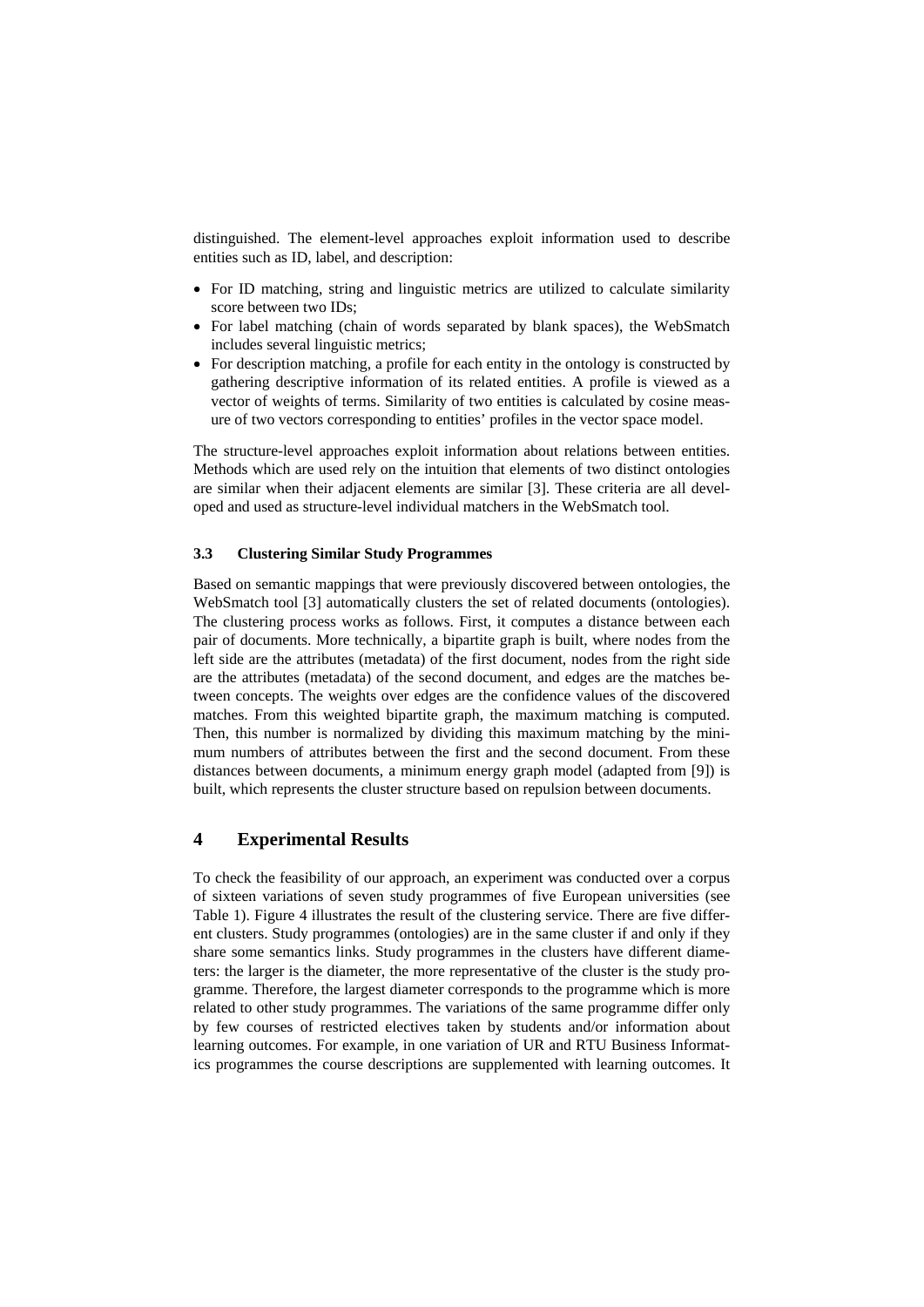is therefore not surprising that all of RTU Business Informatics programme variations are considered similar and are included in the first cluster.

| <b>Institution</b>                                  | <b>Study programme</b>                   | Number of<br>variations | <b>Names of variations</b>                                     |
|-----------------------------------------------------|------------------------------------------|-------------------------|----------------------------------------------------------------|
| $UR$ – University of<br>Rostock                     | Master in Business<br><b>Informatics</b> | $\overline{2}$          | SP1; Rostock University, LO                                    |
| RTU - Riga Tech-<br>nical University                | Master in Business<br>Informatics        | 5                       | SP3; SP4; SP5; SP6;<br>Business Informatics Outlines, LO       |
|                                                     | Bachelor in Computer<br>Systems          | 5                       | SP7; SP8; SP9; SP10;<br>Institute of Applied Systems, Bachelor |
|                                                     | Bachelor in Informa-<br>tion Technology  | 1                       | Institute of Information Technology                            |
| UTCluj – Technical<br>University of Cluj-<br>Napoca | Bachelor in Computer<br>Science          | 1                       | Cluj-Napoca, Bachelor                                          |
| $VU - Vilnius$<br>University                        | Bachelor in Computer<br>Engineering      | 1                       | $UV1-B$                                                        |
| $UL$ – University of<br>Liege                       | Bachelor in Computer<br>Sciences         | 1                       | $UL-B$                                                         |

**Table 1.** Study programmes used in the experiment



**Fig. 4.** Results of the experiment in the form of clusters

There is one exception. RTU Computer Systems programme with all restricted electives courses is included in the fourth cluster together with RTU Information Technology and UTCluj Computer Science study programmes. There is a strong simi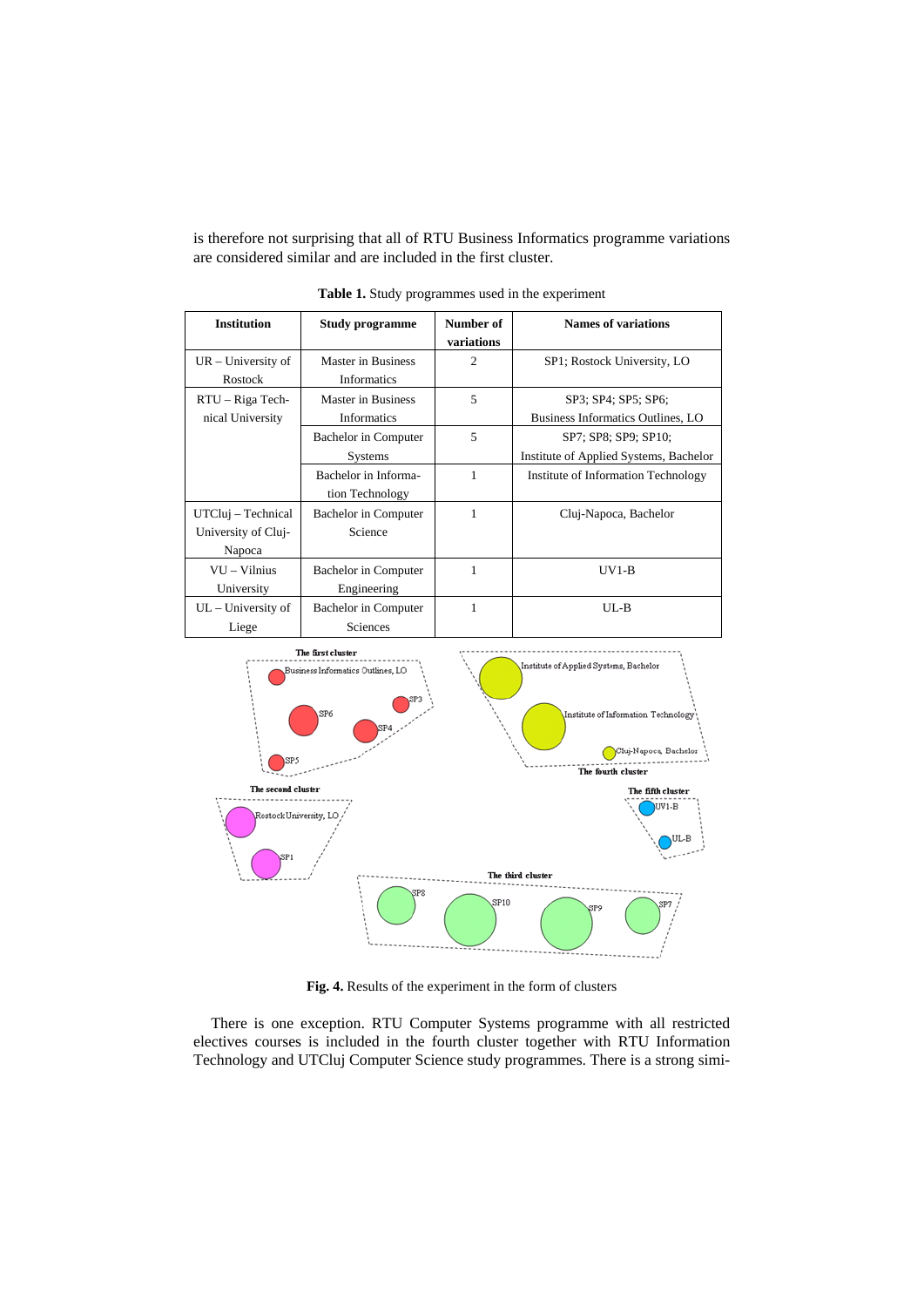larity between the structure and content of UTCluj study programme and both mentioned study programmes of RTU, which are essentially the same programme during the first two study years. The similarity between these three programmes is evident; however, it would be logical to cluster them together.

The fifth cluster is formed by the study programmes of UV and UL. There are some analogous courses between the mentioned programmes, however, actual similarity between UV and RTU Bachelor study programmes is more pronounced both structure- and content-wise.

## **5 Related Work**

A number of concept map application outside learning have been already explored; inter alia curriculum planning and organization. According to [4], in curriculum planning it is necessary to construct a global macro map showing the major ideas planned to present in the whole course, or in a whole curriculum, and also more specific micro maps to show the knowledge structure for a very specific segment of the instructional program. In this direction, there are research studies concerning not only structuring of curricula, but also analyzing relationships between subjects and competences [8] and alignment of a local curriculum with state standards [18]. However, the comparison of study programmes on the basis of concept maps seems a quite new field, because no corresponding publications have been found.

Traditionally, in the context of curricula, ontologies have been used for competence categorization [10], categorization and description of knowledge used in different study programmes [11-12], construction of a study course and learning path, for example, [13-14]. Despite this quite wide use of ontologies in area of curricula and number of research in the field of ontology comparison, matching, and alignment [7], there is no evidence that ontologies have been applied for comparison of study programmes. Moreover, taking into account progress in development of advanced ontology matching tools, transformation of concept maps (which do not have such tools, but provide intuitive visualization of a problem domain) into ontologies is important in order to use ontology matching tools and methods for matching concept maps. Therefore, combination of ontology and concept map similarity [6] and already existing number of studies in ontology comparison makes background for research in this paper.

#### **6 Conclusion**

In this paper, we have proposed an approach that is aimed to perform comparison of study programmes in automatic way by using a matching tool. The approach consists of representing study programmes as concept maps and their further transformation into ontologies. Concept maps are chosen as the main instrument for visualization of the structure of a curriculum as they include only labelled nodes and relations and facilitate perceiving the structure of the curriculum by non-technical users who are